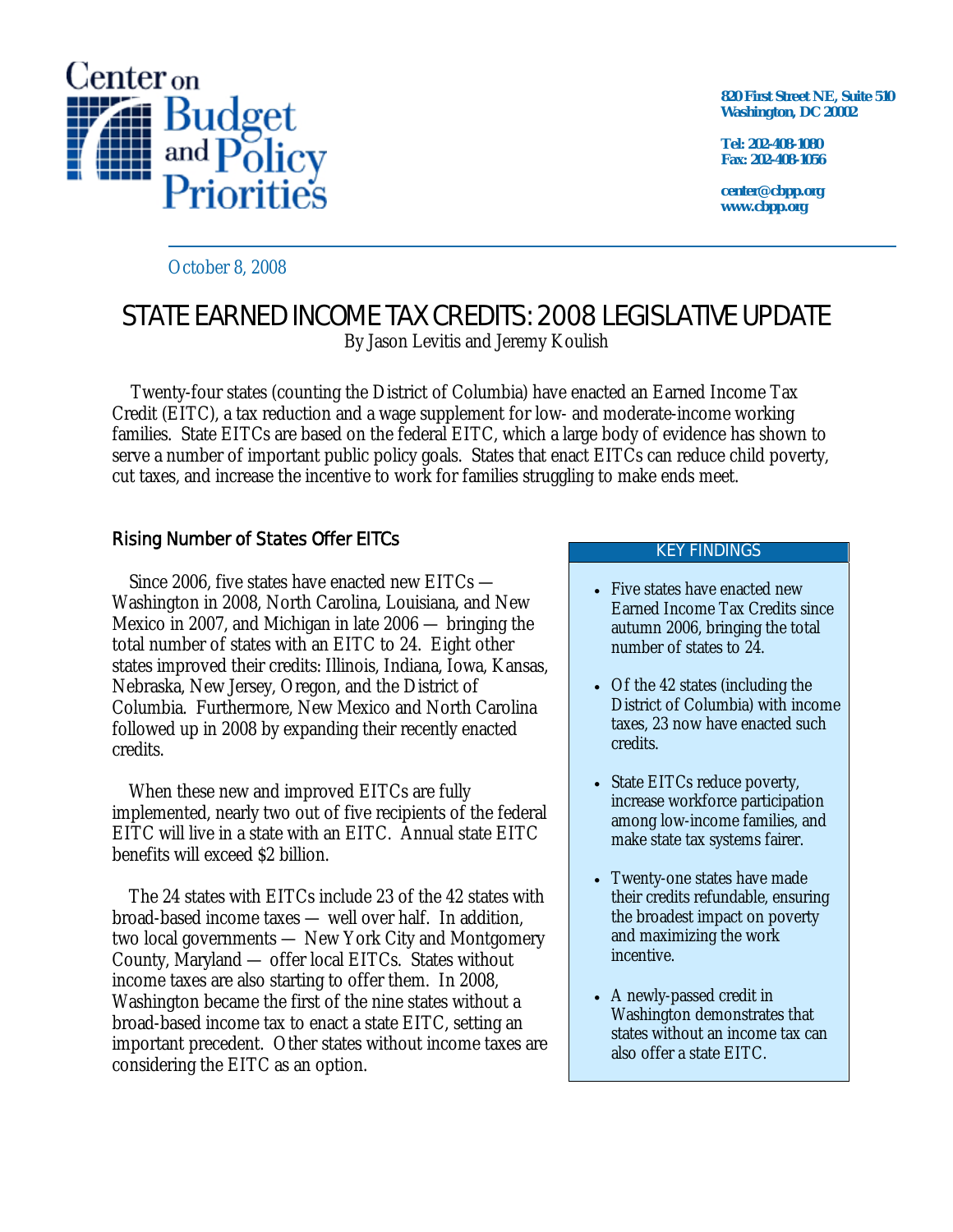

State EITCs have received broad support. EITCs have been enacted by states with Republican, Democratic, and bipartisan leadership. The credits are supported by business groups, labor groups, faith-based groups, and social service advocates.

## Why Consider an EITC?

Several developments explain the popularity of state EITCs.

- *Continued child poverty and economic hardship.* Many children in working families live in poverty some 8.6 million children in 2006. And many families with incomes modestly above the official poverty line, which is roughly \$22,000 for a family of four, also face significant difficulty in meeting the costs of food, housing, transportation, clothing, and other necessities. Sluggish wage growth for low-earning families means that many families are likely to continue to struggle. The federal EITC alone now lifts about 4.4 million people — over half of them children — out of poverty each year; it is the nation's most effective antipoverty program for working families.<sup>1</sup> State EITCs can supplement this effect.
- *Low wages and welfare reform.* Wage and salary growth was weak during the economic recovery that began in 2001 and has remained weak during the current slowdown. Since welfare reform

 $\overline{a}$ 1 CBPP estimates based on Census data covering 2003 through 2005.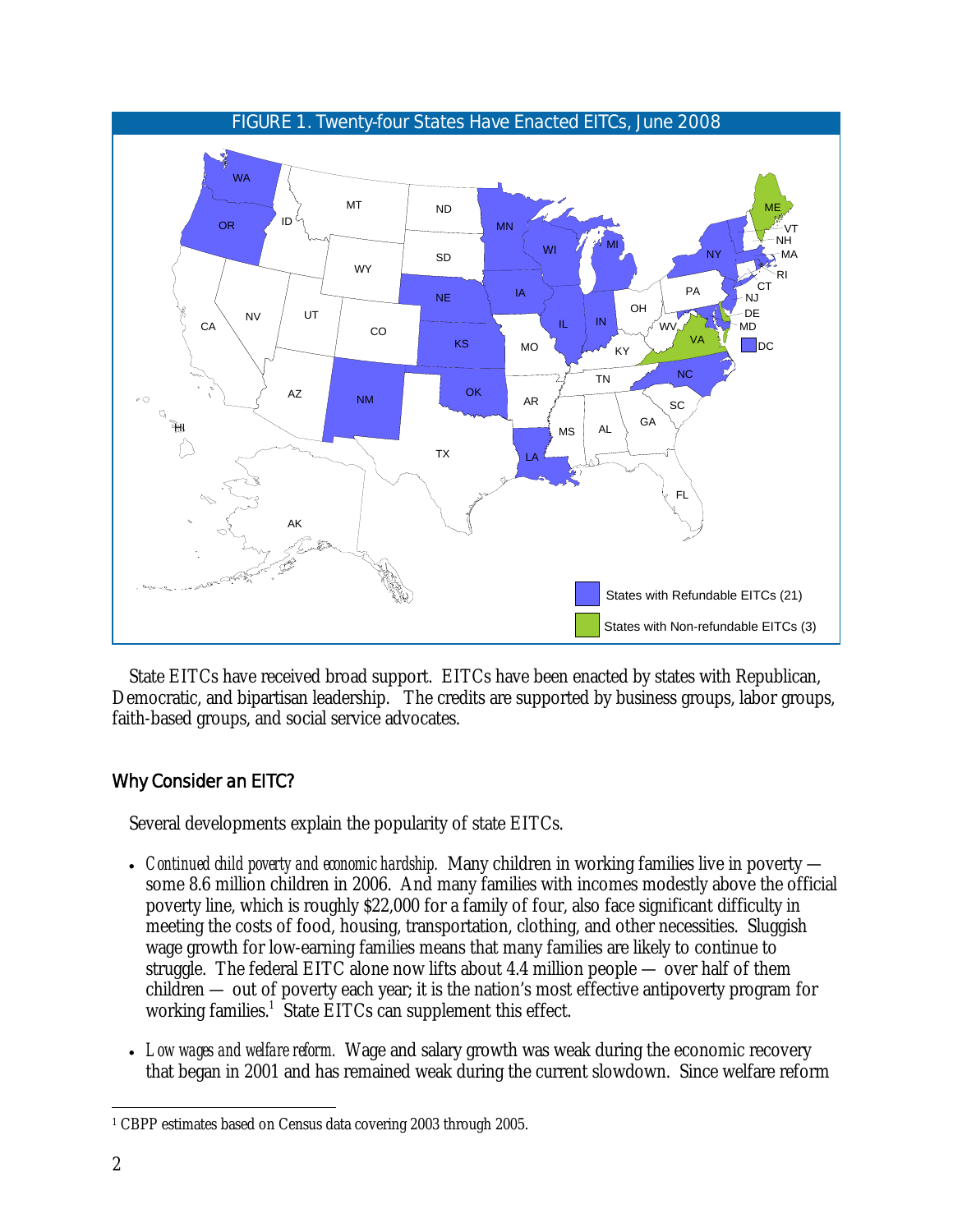in the mid-1990s, several million welfare recipients have left welfare and become employed, most of them for low wages. A full-time job at the minimum wage often is not sufficient to lift a family out of poverty. Concern about low wages has led a number of states and the federal government to raise minimum wages recently, but even with those increases, low-wage jobs may not provide a sufficient income on which to live.<sup>2</sup> State EITCs support families who enter and remain in the workforce.

- *Regressive tax systems.* In most states, low- and moderate-income families pay higher state and local taxes than do upper-income families as a share of their income. This regressivity results from states relying heavily on regressive taxes such as sales, excise, and property taxes. With revenues falling in many states, policymakers are considering enacting tax increases — including increases in regressive taxes — potentially hurting working families even more. A state EITC can help offset the impact of such taxes.
- *Extensive evidence that EITCs encourage work*. Empirical research has repeatedly confirmed that both the federal and state EITCs increase workforce participation among eligible families. Increasing the size of an EITC increases this effect.<sup>3</sup>
- *Evidence that EITCs are used for asset-building expenditures.* Interviews with EITC recipients show that many use their EITC refunds to make the kinds of investments — paying off debt, investing in education, securing decent housing — that enhance economic security and promote economic opportunity.4

## How Does a State EITC Work?

 $\overline{a}$ 

 State EITCs are simple to implement, administer, and claim. They typically "piggyback" on the federal EITC, meaning that they are set at a fixed percentage — between 3.5 percent and 40 percent — of the federal credit. As a result, states can take advantage of the federal statutory structure and compliance apparatus, and filers need only multiply their federal EITC by the matching rate to determine their state credit. Most state EITCs therefore have the same benefit structure as the federal EITC.

 The federal EITC was established in 1975 to offset the effects of federal payroll taxes on lowincome families. It has been expanded several times since, providing additional assistance to welfare recipients entering the workforce and other workers supporting their families on low wages.

 The maximum federal EITC benefit for the 2008 tax year is \$4,824 for families with two or more children and \$2,917 for families with one child. The greater EITC benefit for larger families reflects recognition that larger families face higher living expenses than smaller families. Workers without a qualifying child also may receive an EITC, but the maximum credit for individuals or couples

<sup>2</sup> See Jason A. Levitis and Nicholas Johnson, "Together, State Minimum Wages and State Earned Income Tax Credits Make Work Pay," Center on Budget and Policy Priorities, revised November 20, 2006. Available at www.cbpp.org/7-<br>12-06sfp.htm.

 $\frac{3}{3}$  For a review of the research around the impact of the EITC on workforce participation, see Timothy Holt, "The Earned Income Tax Credit at 30: What We Know," The Brookings Institution, February 2006.

<sup>&</sup>lt;sup>4</sup> Timothy M. Smeeding, Katherin Ross Phillips, and Michael O'Connor, "The EITC: Expectation, Knowledge, Use, and Economic and Social Mobility," No 13, Center for Policy Research Working Papers.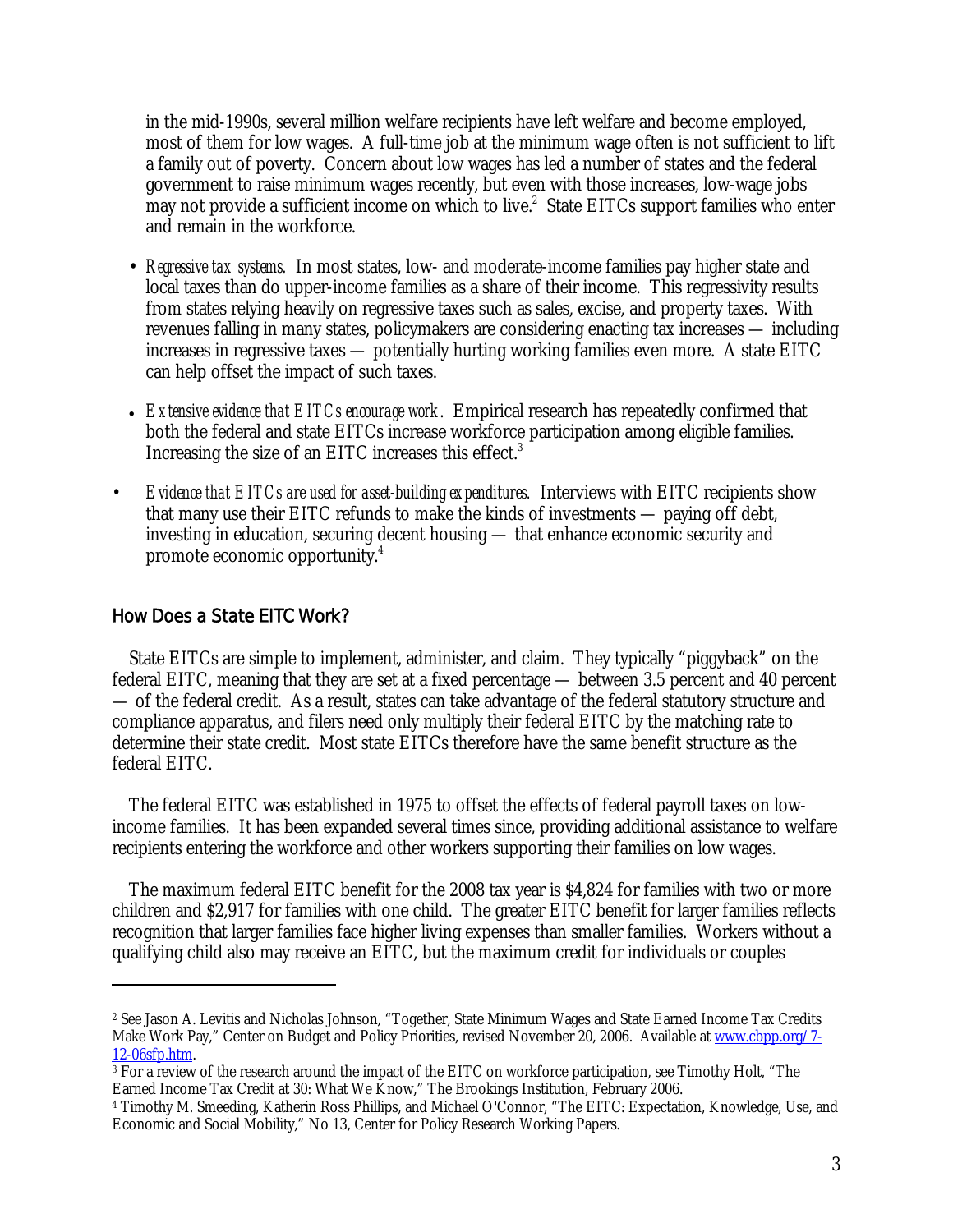

without children is \$438 in 2008, much lower than the credit for families with children. Figure 2 shows the EITC benefit structure for families. (As with most other provisions of the federal tax code, EITC amounts and parameters are adjusted each year by the IRS for inflation; the figures shown here are for 2008.)

 The EITC benefit that an eligible family receives depends on the family's income. For families with very low earnings, the value of the EITC increases as earnings rise. For example, families with two or more children receive an EITC equal to 40 cents for each dollar up to \$12,060 earned, for a maximum benefit of \$4,824. Families with one child receive an EITC equal to 34 cents for each dollar earned up to \$8,580 of earnings, for a maximum benefit of \$2,917. Families continue to be eligible for the maximum credit until income reaches \$15,740 (or \$18,740 for married-couple families).

 The largest EITC benefits go to working families with incomes below the federal poverty line, but many families with incomes well above the poverty line benefit to at least some degree. (The 2008 federal poverty line is about \$22,000 for a family of four.) This is because the EITC phases out gradually as income rises above \$15,740 for single-parent families or \$18,740 for married couples. Single-parent families with two or more children are eligible for some EITC benefit until income exceeds \$38,646, while such families with one child remain eligible for some EITC benefit until income exceeds \$33,995. For married couples, the maximum eligibility levels are \$41,646 for two or more children and \$36,995 for one child.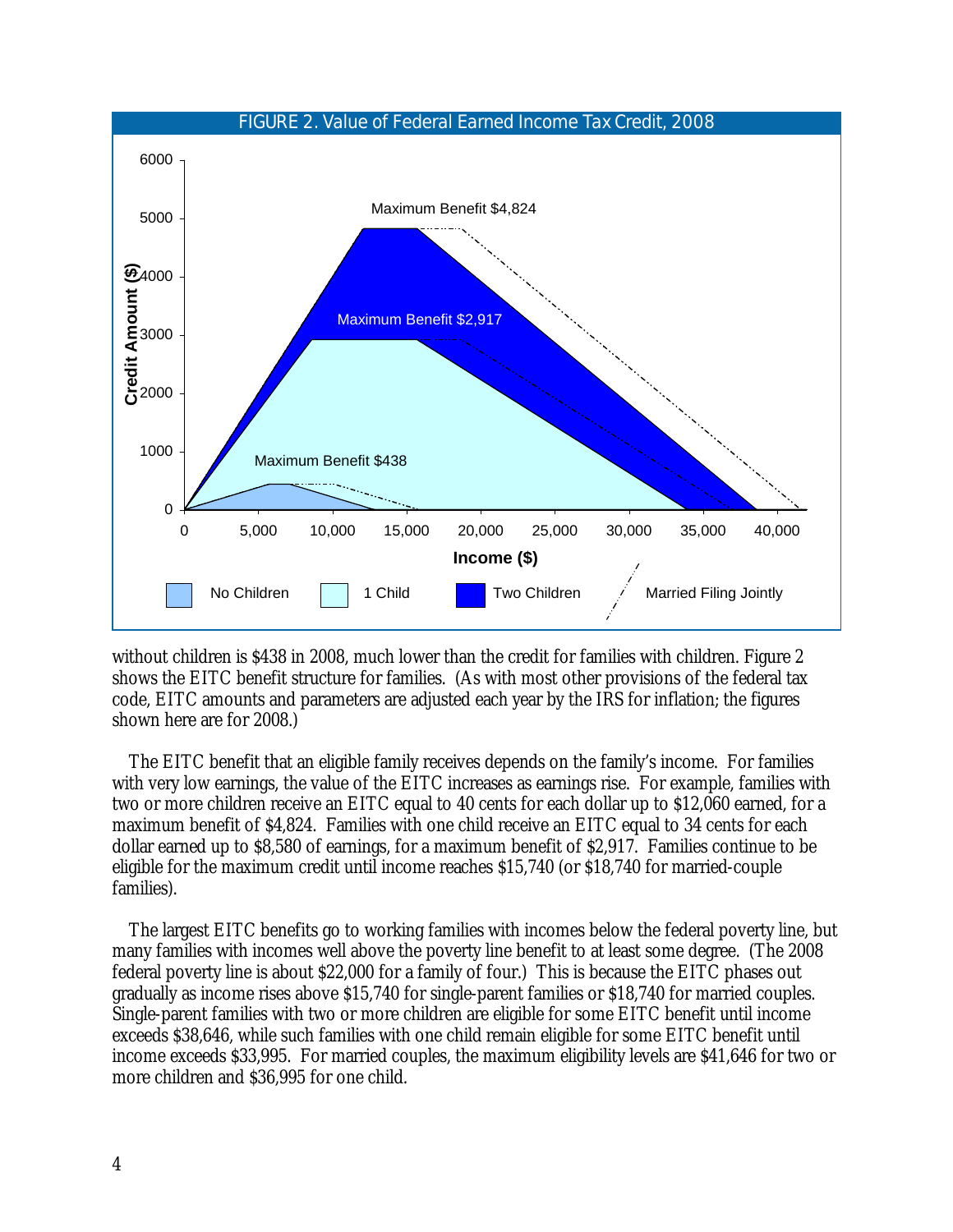|                             | TABLE 1: STATE EARNED INCOME TAX CREDITS BASED ON THE FEDERAL EITC               |                    |                                                                   |
|-----------------------------|----------------------------------------------------------------------------------|--------------------|-------------------------------------------------------------------|
| <b>State</b>                | <b>Percentage of Federal Credit</b><br>(Tax Year 2008<br><b>Except as Noted)</b> | <b>Refundable?</b> | <b>Workers Without</b><br>Qualifying<br><b>Children Eligible?</b> |
| Delaware                    | 20%                                                                              | <b>No</b>          | Yes                                                               |
| District of Columbia        | 40%                                                                              | Yes                | Yes                                                               |
| Indiana                     | 6% (to 9% in 2009)                                                               | Yes                | Yes                                                               |
| <b>Illinois</b>             | 5%                                                                               | Yes                | Yes                                                               |
| lowa                        | 7%                                                                               | Yes                | Yes                                                               |
| <b>Kansas</b>               | 17%                                                                              | Yes                | Yes                                                               |
| Louisiana                   | 3.5%                                                                             | Yes                | Yes                                                               |
| Maine                       | 5%                                                                               | <b>No</b>          | Yes                                                               |
| Maryland <sup>a</sup>       | 25%                                                                              | Yes                | Yes                                                               |
| Massachusetts               | 15%                                                                              | Yes                | Yes                                                               |
| Michigan                    | 10% (to 20% in 2009)                                                             | Yes                | Yes                                                               |
| Minnesota <sup>b</sup>      | Average 33%                                                                      | Yes                | Yes                                                               |
| Nebraska                    | 10%                                                                              | Yes                | Yes                                                               |
| New Jersey                  | 22.5% (to 25% in 2009)                                                           | Yes                | Yes                                                               |
| <b>New Mexico</b>           | 10%                                                                              | Yes                | Yes                                                               |
| New York <sup>c</sup>       | 30%                                                                              | Yes                | Yes                                                               |
| North Carolina <sup>d</sup> | 3.5% (to 5% in 2009)                                                             | Yes                | Yes                                                               |
| Oklahoma                    | 5%                                                                               | Yes                | Yes                                                               |
| Oregon <sup>e</sup>         | 6%                                                                               | Yes                | Yes                                                               |
| Rhode Island                | 25%                                                                              | Partially          | Yes                                                               |
| Vermont                     | 32%                                                                              | Yes                | Yes                                                               |
| Virginia                    | 20%                                                                              | <b>No</b>          | Yes                                                               |
| Washington                  | 5% (to 10% in 2010) <sup>9</sup>                                                 | Yes                | Yes                                                               |
| Wisconsin                   | 4% - one child                                                                   | Yes                | <b>No</b>                                                         |
|                             | 14% - two children                                                               |                    |                                                                   |
|                             | 43% - three children                                                             |                    |                                                                   |

Notes: From 1999 to 2001, Colorado offered a 10% refundable EITC financed from required rebates under the state's "TABOR" amendment. Those rebates, and hence the EITC, were suspended beginning in 2002 due to lack of funds and again in 2005 as a result of a voter-approved five-year suspension of TABOR. Under current law, the rebates will resume in 2011, but a recent income tax cut that also depends on the rebates is likely to exhaust the funds, leaving the EITC unfunded.

<sup>a</sup> Maryland also offers a non-refundable EITC set at 50 percent of the federal credit. Taxpayers in effect may claim either the

refundable credit or the non-refundable credit, but not both.<br><sup>b</sup> Minnesota's credit for families with children, unlike the other credits shown in this table, is not expressly structured as a percentage of the federal credit. Depending on income level, the credit for families with children may range from 25 percent to 45 percent of the federal credit; taxpayers without children may receive a 25 percent credit.

<sup>c</sup> Should the federal government reduce New York's share of the TANF block grant, the New York credit would be reduced

automatically to the 1999 level of 20 percent.<br><sup>d</sup> North Carolina's EITC is scheduled to expire in 2013.

<sup>e</sup> Oregon's EITC is scheduled to expire at the end of 2013.

f Rhode Island made a very small portion of its EITC refundable effective in TY 2003. In 2006, the refundable portion was increased from 10 percent to 15 percent of the nonrefundable credit (i.e., 3.75 percent of the federal EITC)

<sup>9</sup> Washington's EITC is worth five percent of the federal EITC or \$25, whichever is greater. When the matching rate rises to ten percent in 2010, the minimum value will rise to \$50.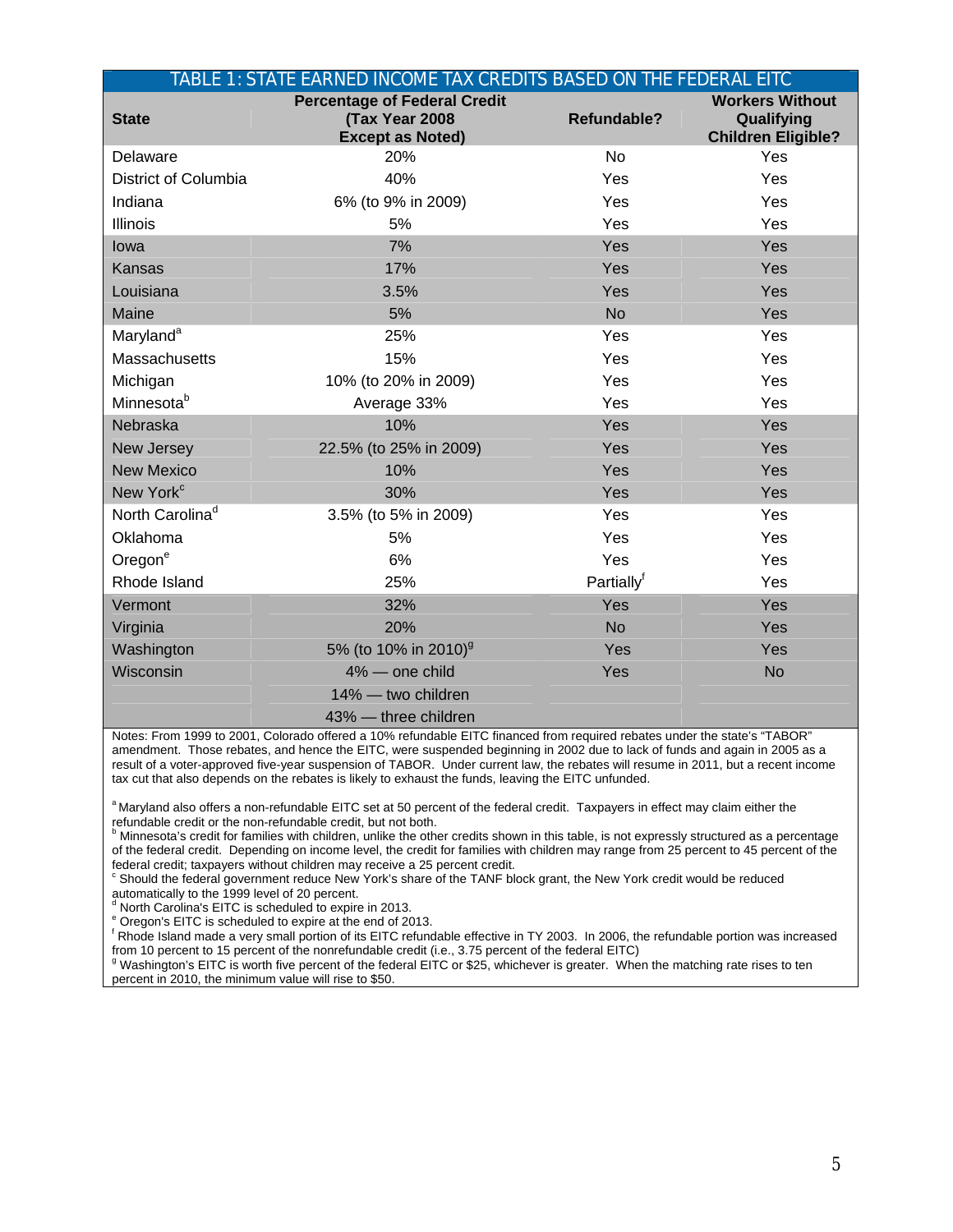#### Designing a State EITC

 Twenty-three state EITCs (including the District of Columbia's) piggyback directly on the federal EITC; those 23 states use federal eligibility rules and express the state credit as a specified percentage of the federal credit. (The percentages are shown in Table 1.) The twenty-fourth state with an EITC, Minnesota, also uses federal eligibility rules, and its credit parallels major elements of the federal structure.

 Twenty-one of the 24 states with EITCs follow the federal practice of making the credit "refundable." This means a family receives the full amount of its credit even if the credit amount is greater than the family's state income tax liability. The amount by which the credit exceeds annual income taxes is paid as a refund. If a family has no income tax liability, the family receives the entire EITC as a refund. All low-income working families with children can participate in a refundable  $EITC.<sup>5</sup>$ 

 The remaining three states — Delaware, Maine, and Virginia — offer credits that are nonrefundable. Such a credit is available only to the extent that it offsets a family's state income tax. A non-refundable EITC can provide substantial tax relief to families with state income tax liability, but it provides no benefits to working families that have income too low to owe any income taxes. For these families, a non-refundable EITC neither reduces taxes nor creates an incentive to increase earnings. Thus a non-refundable credit assists somewhat fewer working-poor families with children and is likely to be less effective as a work incentive.

#### States Without an Income Tax Can Offer a State EITC

 States EITCs have a long, successful history in states with income taxes. But there has been some debate about whether a state without an income tax could offer one. The reason is that the revenue departments in such states do not typically collect information about family income and structure the information necessary to determine EITC eligibility. Thus it was feared that offering an EITC would require establishing a large new screening and enforcement effort. In becoming the first state without an income tax to enact an EITC, Washington seems to have solved this dilemma.

 The new Washington program — which is equal to 5 percent of the federal EITC in 2008 and 2009 and rises to 10 percent in 2010 — will be straightforward to administer. The state will use federal IRS data on EITC claimants — which the IRS provides to state revenue departments under a common data-sharing arrangement — to confirm eligibility. By piggybacking on federal efforts, Washington will save a great deal on enforcement. When the credit is fully phased in, state officials estimate that administrative costs will constitute about 4 percent of the cost of its EITC.<sup>6</sup> If Washington were to increase the size of the credit, this share would be even smaller.

 Other states that lack broad-based income taxes (Alaska, Florida, Nevada, New Hampshire, South Dakota, Tennessee, Texas, and Wyoming) potentially could follow suit. Offering state EITCs in these states would benefit millions of low-income working families. State EITCs could be particularly helpful in these states because they all have tax systems that are extremely regressive,

 $\overline{a}$  $^5$  Since Washington State lacks a personal income tax, the full value of its EITC will be refunded to those claiming it. 6 Fiscal note for Washington State ESSB 6809. Note that administrative cost in a state that already has an income tax would be substantially lower, typically well below 1 percent of credit value.